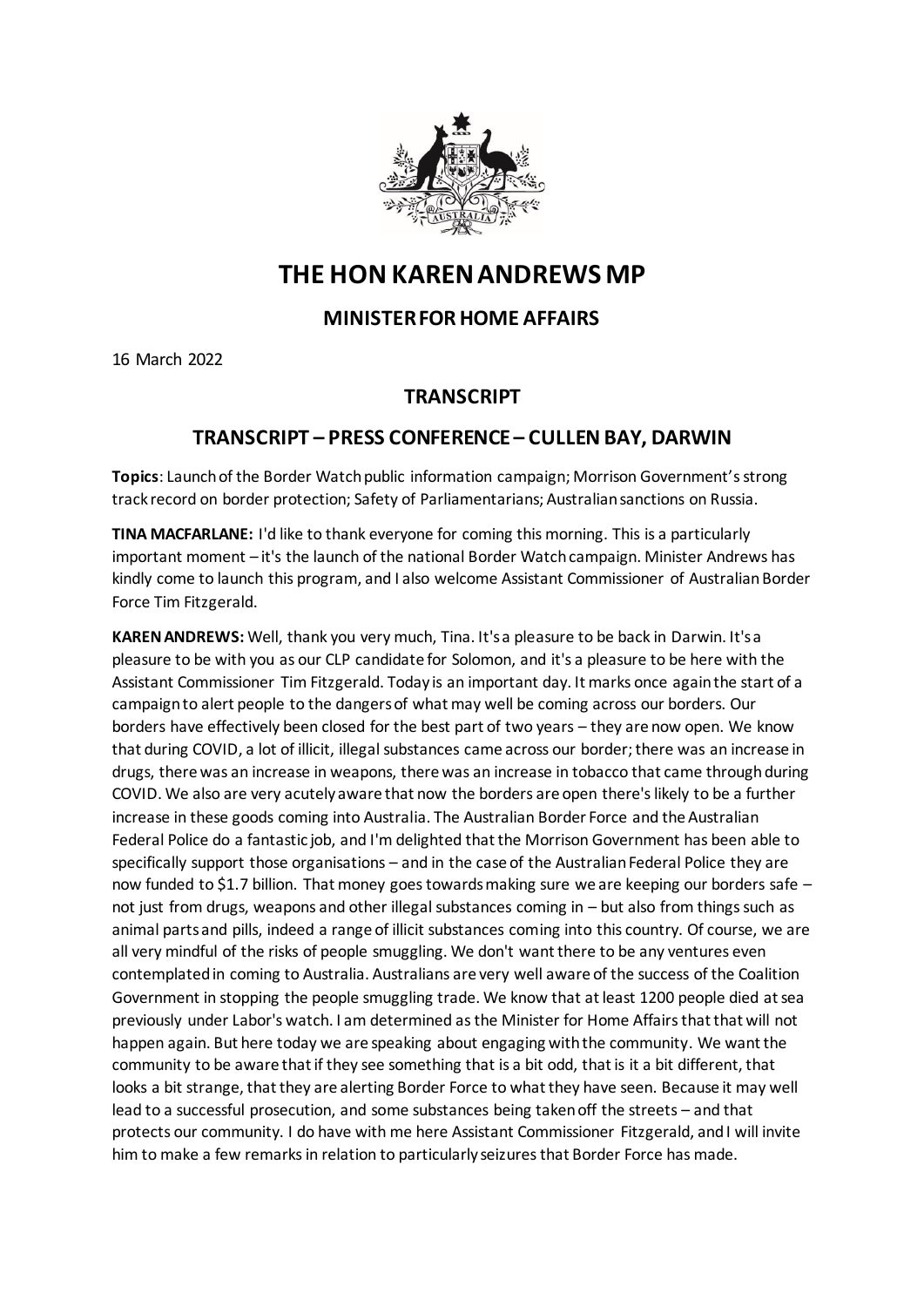**TIM FITZGERALD:** Thank you, Minister. Thanks everyone for coming today. It's no coincidence that we are at the Cullen Bay Marina, and our thanks to Robbie for hosting us here today. The importance of marinas and the Australian community in assisting the Australian Border Force identify illicit activities across our borders is extremely important. Australia has 35,000 kilometres of coastline that we need to protect. Marinas such as this, our recreational fishers that use these marinas, workers at the marinas play a vital role in assisting the Australian Border Force identify suspicious activity and reporting that activity through to us so that we can then action and take effect in terms of placing our officers at the frontline in our borders to protect the Australian community. But the key here today is that the Australian community and industry have a part to play in that. We have approximately 24 district officers scattered across Australia trying to manage 35,000 kilometres of coastline. We can't protect the Australian border and the entire community, without the Australian community's help. In the last seven months through the Border Watch program we've had referrals that have resulted in the seizure of 1.4 tonne of illicit narcotics, 134 million sticks of tobacco, and over 200 firearms and firearm parts. Here in Darwin alone in the last couple of months we've had a seizure of over 7 million illicit cigarettes where the duty evaded on those cigarettes if they've circumvented our controls at the border would have been over \$8 million. So the message here today is that the Australian community and marinas such as here at Cullen Bay play an important part in protecting the Australian community more broadly from those illicit substances. Organised crime as the borders reopen will take advantage of the borders reopening, and the areas such as where we are here in northern parts of Australia will play a critical role in terms of them trying to get their illicit products and circumvent our controls at the board. As many locals will know, there are numerous boat ramps and airfields distributed in various areas of the region that only through locals will we know if there's something happening – a normal pattern of life that's not occurring, if there's particular people in a region that don't seem to be in that region for tourist-type purposes. And the criticality of those people, Australians, reporting that through to us so that we can then act has never been more important as we open borders. So the message, again, is the Australian community has a critical role to play in helping us protect the Australian borders as they reopen. So I'll stop there and obviously if there's any questions or queries, I think the Minister and myself are more than happy to answer.

**QUESTION:** What should fishers and the Australian community be on the lookout for? Is there anything they should sort of be wary of?

**TIM FITZGERALD:** Yeah, there's specific examples. So one of the situations that we quite regularly face along our coastline is what we call the 'mother-daughter' vessel scenario, where we have a mother ship leaving from a high-risk country – let's say South America – and that vessel transits through the south Pacific and then comes to the Australian coast. It may well be carrying a large quantity of illicit narcotics. A situation where what we call a daughter vessel will potentially depart from a marina such as this, a smaller vessel, going and meet the mother vessel, pick up the illicit narcotics and then come back in. Quite frequently, the person that purchases that smaller vessel will come into a marina like this. They might purchase the vessel using cash only. They might have no boating experience. They're the sorts of things that should stand out to local community and have that better understanding of what's normal in the region. Wildlife smuggling – if we've got tourists in areas that aren't traditional tourist-type areas, and it is bird breeding season, for instance, those sorts of things are what people should be looking for each and every day.

**QUESTION:** You speak about Australia's vast coastline. How do entry points in the Northern Territory compare to other jurisdictions?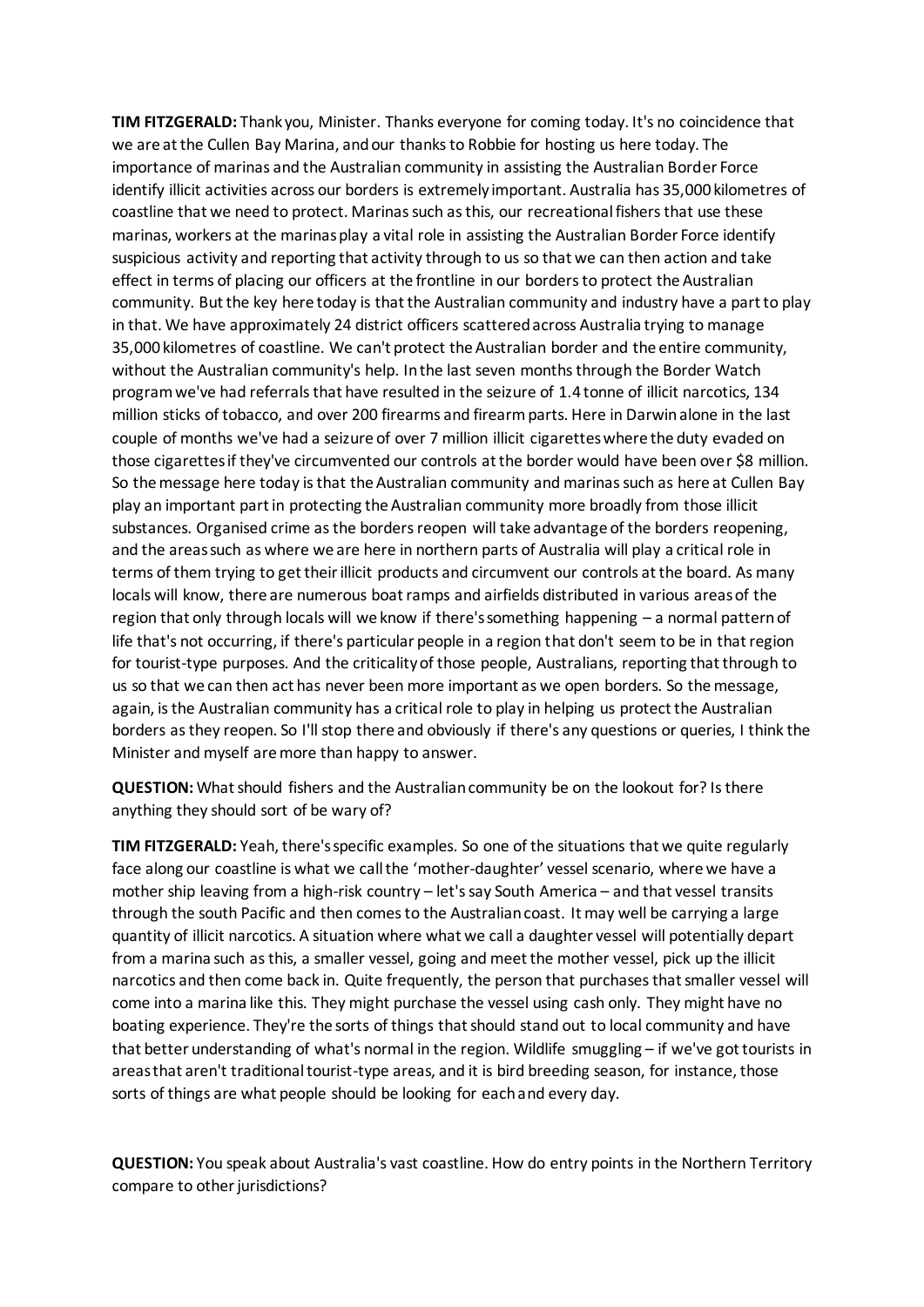**TIM FITZGERALD:** Certainly in the Northern Territory we've got a reasonable amount of coastline that we need to protect – without a doubt. And it goes back to that point around the value that recreational fishers play in identifying those areas where there are those remote boat ramps or remote airstrips for inland communities. So it's an important part. And Northern Territory is a key to organised crime as well. They will not always go through our traditional major capital cities because they know we do have a significant presence in those cities. So the key part to it is, again, that community and having the community understand that something's not normal and they have an outlet through the Australian Border Force and the Border Watch program to report that activity. And they can do that anonymously.

**QUESTION:** So pre-COVID were we seeing a fair proportion of that activity Northern Territory?

**TIM FITZGERALD:** Yes, without a doubt. As suggested – and even during COVID, as the example I provided illicit tobacco smuggling is a significant industry for organised crime. There is a lot of money to be made in illicit tobacco smuggling. That happens here in the Northern Territory just as it does in all other capital cities. So it is a critical part of it.

**QUESTION:** So is this campaign new? And how much is it being funded by? How much money is it receiving?

**TIM FITZGERALD:** So the Border Watch program itself has been around for a number of years. What we have noticed, though – and it's as a result of COVID to a degree – is that the number of referrals that we have been receiving have decreased over a period of time. We generally receive about 30,000 referrals on average over the last five years, but that has started to go down slightly. So the idea of this program is obviously to reinvigorate and make the community aware that they do have that reporting capability, and it is funded by the Federal Government in terms of being able to get out there the extra attention and media et cetera.

**QUESTION:** Are you able to tell us a little bit about some of the items that we have on show here today?

**TIM FITZGERALD:** Yeah, so there's a number of items on show today. Particular focus on the wildlife element. Wildlife is a risk, particularly here in the Northern Territory with some of the unique wildlife that the Northern Territory has. And there's a significant market for illicit wildlife smuggling which will start to increase as borders start to open and travellers start to come back into Australia. So that risk associated with illegal wildlife smuggling will increase over a period of time. Generally as we go forward we'll start to see as borders reopen and cargo routes and supply chains come back to some normality we'll start to see an increase in illicit tobacco, weapons and firearms and obviously border-controlled drugs.

**QUESTION:** The funding – I'm sorry, I've forgotten the figure – where will that money be going to?

**TIM FITZGERALD:** So a lot of the funding goes to obviously officers on the ground, the media campaign itself to raise awareness. There's a particular media campaign through obviously television and radio et cetera, again, that we're trying to get right across the nation to be able to demonstrate that understanding that the Australian community has a role to play in protecting the Australian border.

**QUESTION:** A couple of questions of the Minister, if that's okay?

**KAREN ANDREWS:** Thank you. Just before you do that, I might just add to the comments in relation to the launch of the program today. Whilst similar programs have been in place for some time, we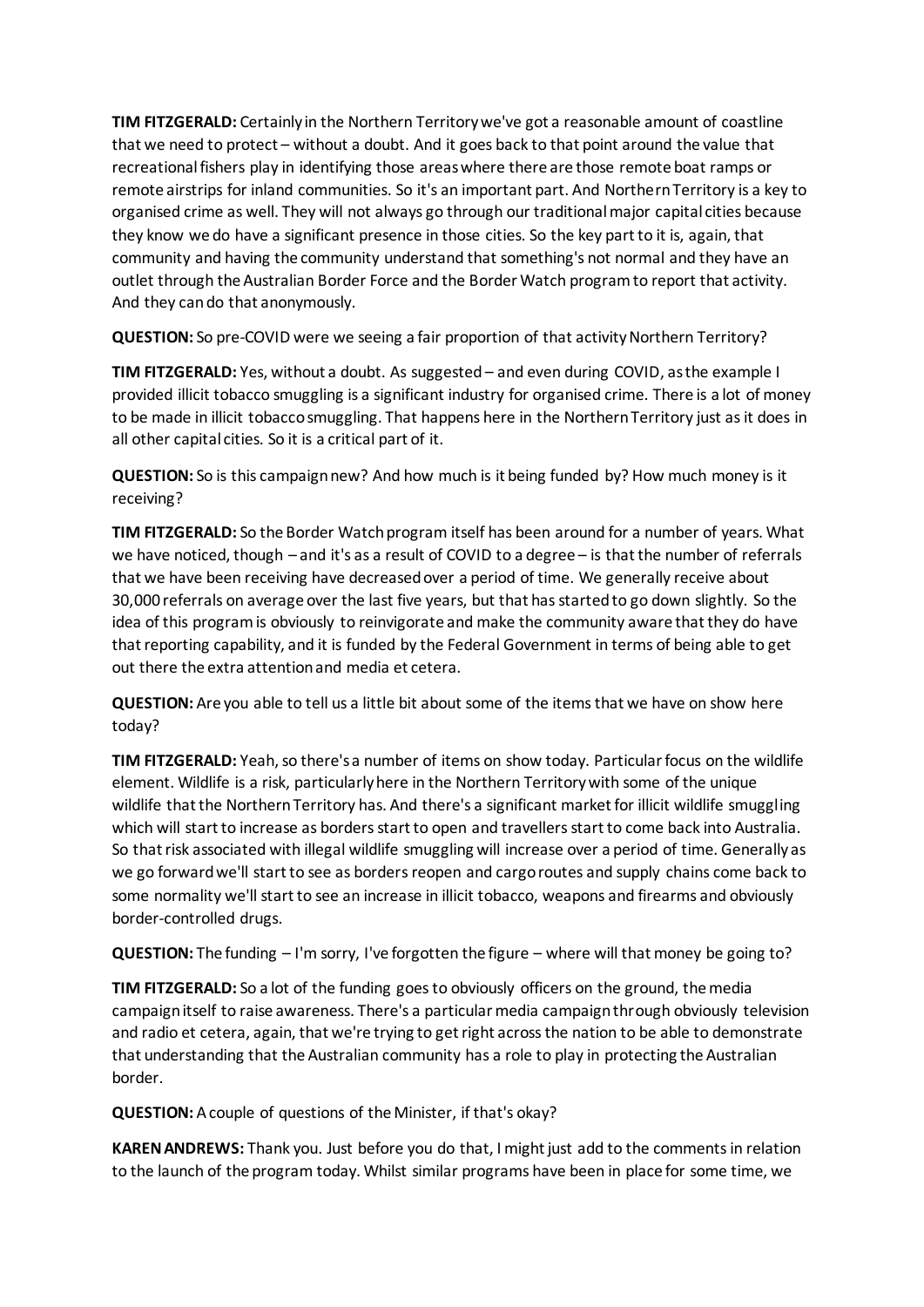also know that we need to keep the awareness of these issues before the public. So this is \$2.6 million in additional funding that is going in to support this program. Now is a key time for us to be doing this because the borders have reopened. So we know that we are in a critical time frame at the moment. But over time we will continue to keep front of mind to people in Australia the risks with people smuggling, smuggling goods, with drugs come into the country. So we would not want to do just a one-off campaign. So this comes off the back of work that has been done previously, and it is a very clear signal that the Coalition Government will continue to roll out these campaigns because it's important, and we do need the support of the community to help us to idea some of the things that they're seeing in their own communities so that Border Force, the Australian Federal Police can take action.

**QUESTION:** Is there that fear that we could see more activity than what we've seen pre-COVID because there has been this gap for quite a while?

**KAREN ANDREWS:** Absolutely – and that's the significance behind a relaunch today – to make sure that we are keeping front of mind for people that our borders reopening have huge benefits to Australia but they also come with risk, in terms of people movement, movement of vessels, whether it be small ocean-going craft or whether that be aircraft coming in, will increase, and I pick up the point that was made earlier – yes, we are here at the marina, so we're focused on boats at the moment. But we do know that there are a number of privately owned airstrips that are being looked at make sure that we are aware of light aircraft in particular that might come into the territory or in parts of Western Australia and particularly the parts of northern Queensland. So we're very conscious that there is likely to be increased activity. It's much easier now to cross the borders into Australia, but there's many ways that you can get here. An enormous amount of coastline needs to be monitored, and parts of Australia are really quite remote and they're very open to people bringing in illicit substances.

**QUESTION:** Two people were yesterday charged with making online threats against Kristina Keneally. Do you have an update on the safety review for members of parliament?

**KAREN ANDREWS:** So I'll speak generally, rather than to specifics of any particular case. Parliamentarians – so Members of Parliament and Senators – are under an increasing risk in terms of them going about their work in supporting their communities. There was an incident recently in the United Kingdom that alerted us once again to the risks that we need to be monitoring here. So the Australian Federal Police, at my request, did some work to look at the safety of our Parliamentarians. Guidelines have been issued to all Members of Parliament – Members and Senators – irrespective of whether they are members of a major party, a minor party or are independents. They have all received guidelines as to the sorts of things that they need to do to keep themselves safe. A lot of that is what we would say to the community to keep themselves safe as well, when they just go about their work. But it is concerning, and as we head into a federal election campaign, we know there's going to be a heightened awareness of what is happening with Parliamentarians but also candidates – where they are and what they're doing. I am confident that the Australian Federal Police in the lead role that they are taking will be keeping us as safe as we possibly can be. But it is important that we are able to be out into the community and we are able to move about freely. And we will continue to do our jobs. That's what we want to do.

**QUESTION:** Minister, what will Australia do if China offers support to Russia? Will Australia impose sanctions on China?